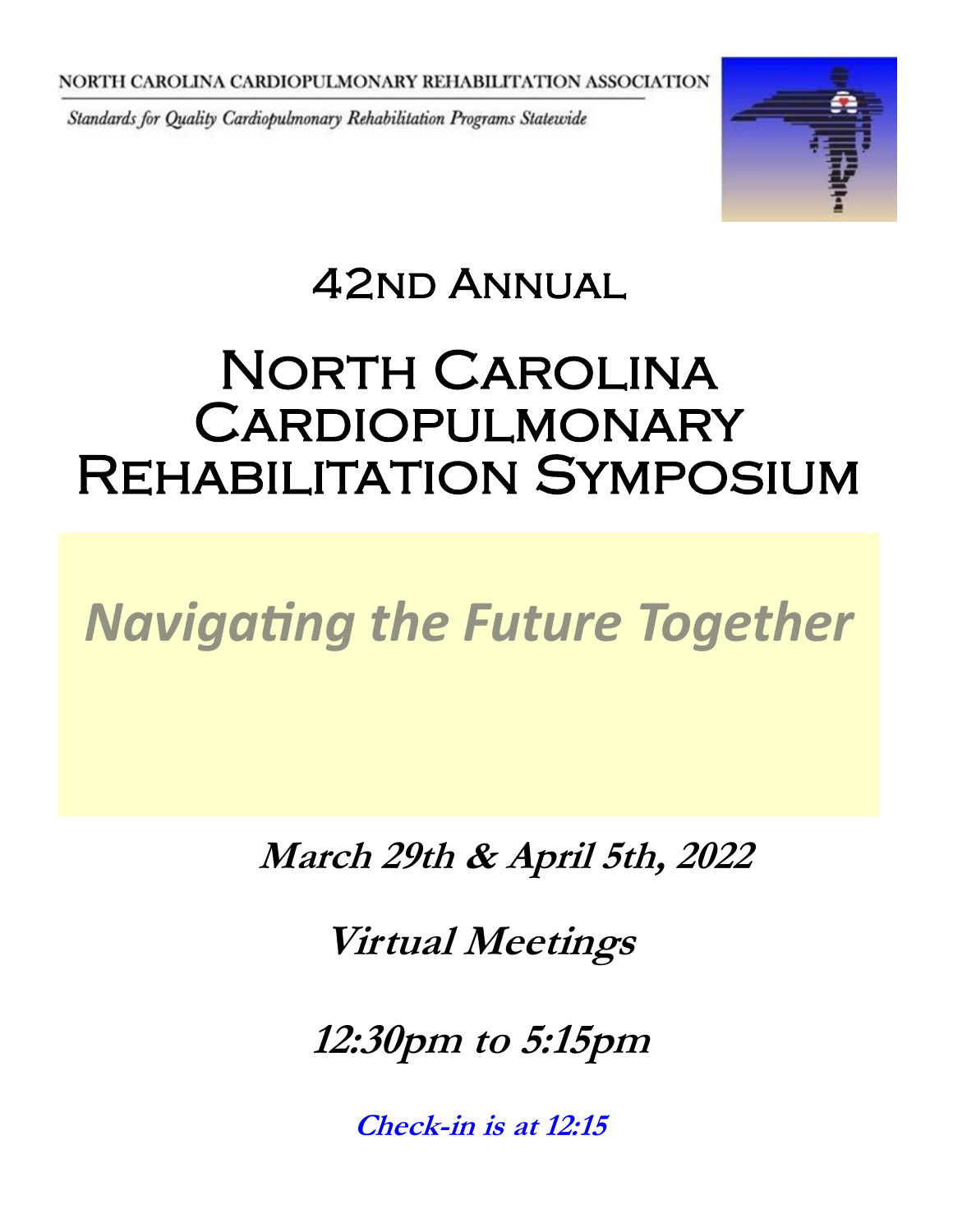Standards for Quality Cardiopulmonary Rehabilitation Programs Statewide



## **2022 NCCRA Virtual Symposium Agenda Navigating the Future Together Tuesday March 29th, 2022**

## CHECK-IN AT 12:15

12:30pm—5:15pm

- **12:30-12:45 Welcome - Kelly Forrest NCCRA President**
- **12:45-1:45 Cardio-Oncology Rehab (CORE): challenges and opportunities to improve outcomes in cancer patients** *Kristopher Swiger, MD, Cardiology*

#### **Marlene Sigler Memorial Lecture**

**1:45-2:45 Implications of Long COVID in the Rehabilitation Setting** *Stephen P. Bailey, PT, PhD, FACSM, Professor*

### **Break 2:45-3:00**

- **3:00-4:00 What you need to know for 2022-Medicare Rules, Billing and Auditing for Cardiac and Pulmonary Rehab** *Connie Paladenech, RRT, RCP, FAARC, FAACVPR Stacey Greenway, MA, MPH, FAACVPR, CCRP, RCEP*
- **4:00-5:00 NCCRA & Campbell University—Good for the heart and soul** *The Cardiac and Mental Health Connection Bridget Way, CCEP, Paramedic, NCCRA Membership Chair Paul Parker, PhD, CMPC, USOC, Associate Professor-Campbell University*
- **5:00-5:15 Announcements, Closing Remarks, CEU Information and Vendor Recognition**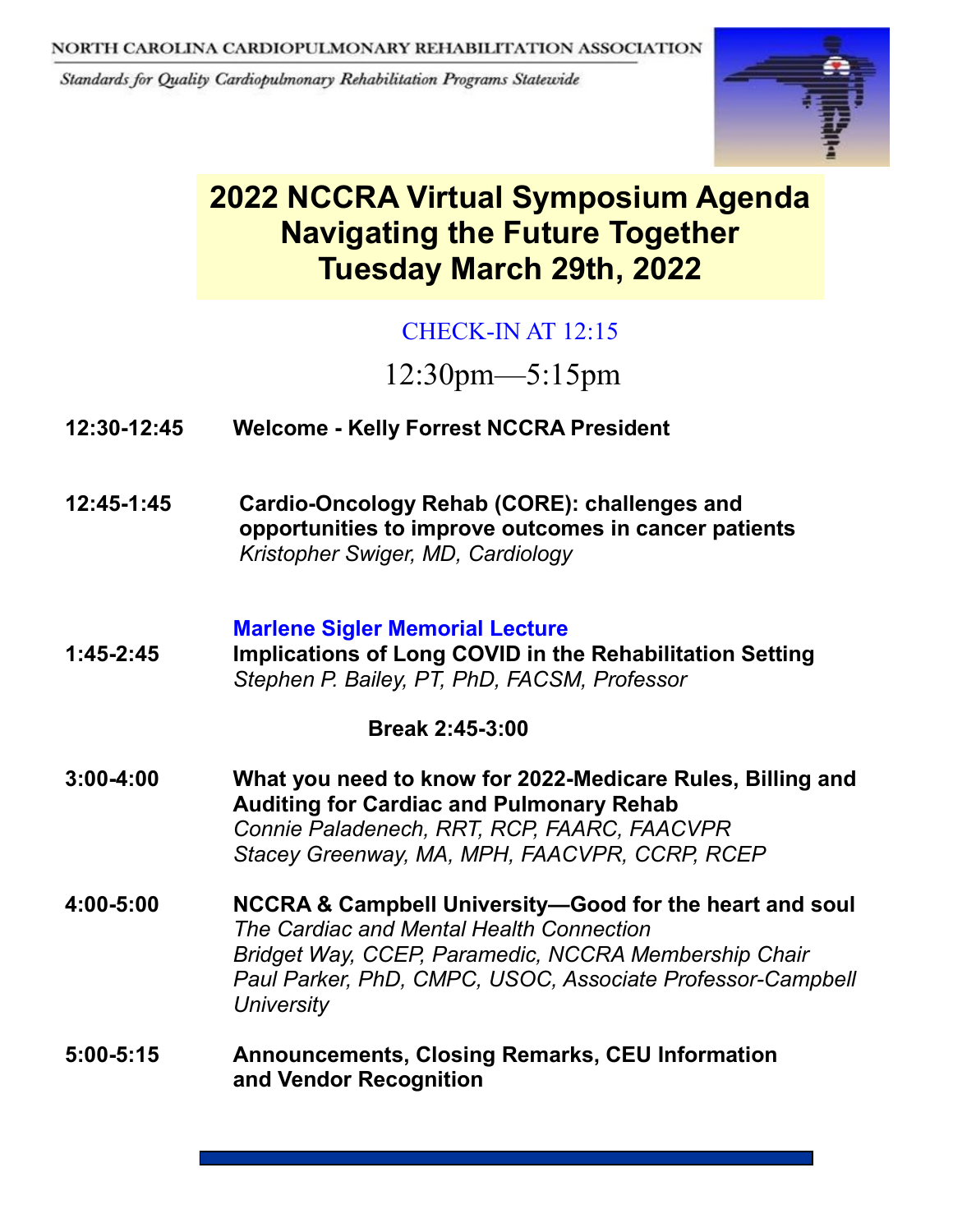Standards for Quality Cardiopulmonary Rehabilitation Programs Statewide



## **2022 NCCRA Virtual Symposium Agenda Navigating the Future Together Tuesday April 5th, 2022**

## CHECK-IN AT 12:15

12:30pm—5:15pm

- **12:30-12:45 Welcome - Kelly Forrest NCCRA President World Heart Games**
- **12:45-1:45 The Heart-Brain Connection** *Kari B. Kirian, PhD*
- **1:45-2:45 Picture Your Plate: A Validated Nutrition Assessment Tool Validated in Cardiac Rehab** *Ellen S. Aberegg, MA, LD, RDN, FAACVPR*

### **Break 2:45-3:00**

- **3:00-4:00 2022 in the Cardiac Cath Lab-What's New** *Joseph S. Rossi, MD, MSCI, FACC, FSCAI*
- **4:00-5:00 Exercise and the Pill Box: A Review of Novel Cardiovascular Medications** *Erika Schoenborn, PharmD, BCCP, CPP*
- **5:00-5:15 Announcements, Closing Remarks, CEU Information and Vendor Recognition**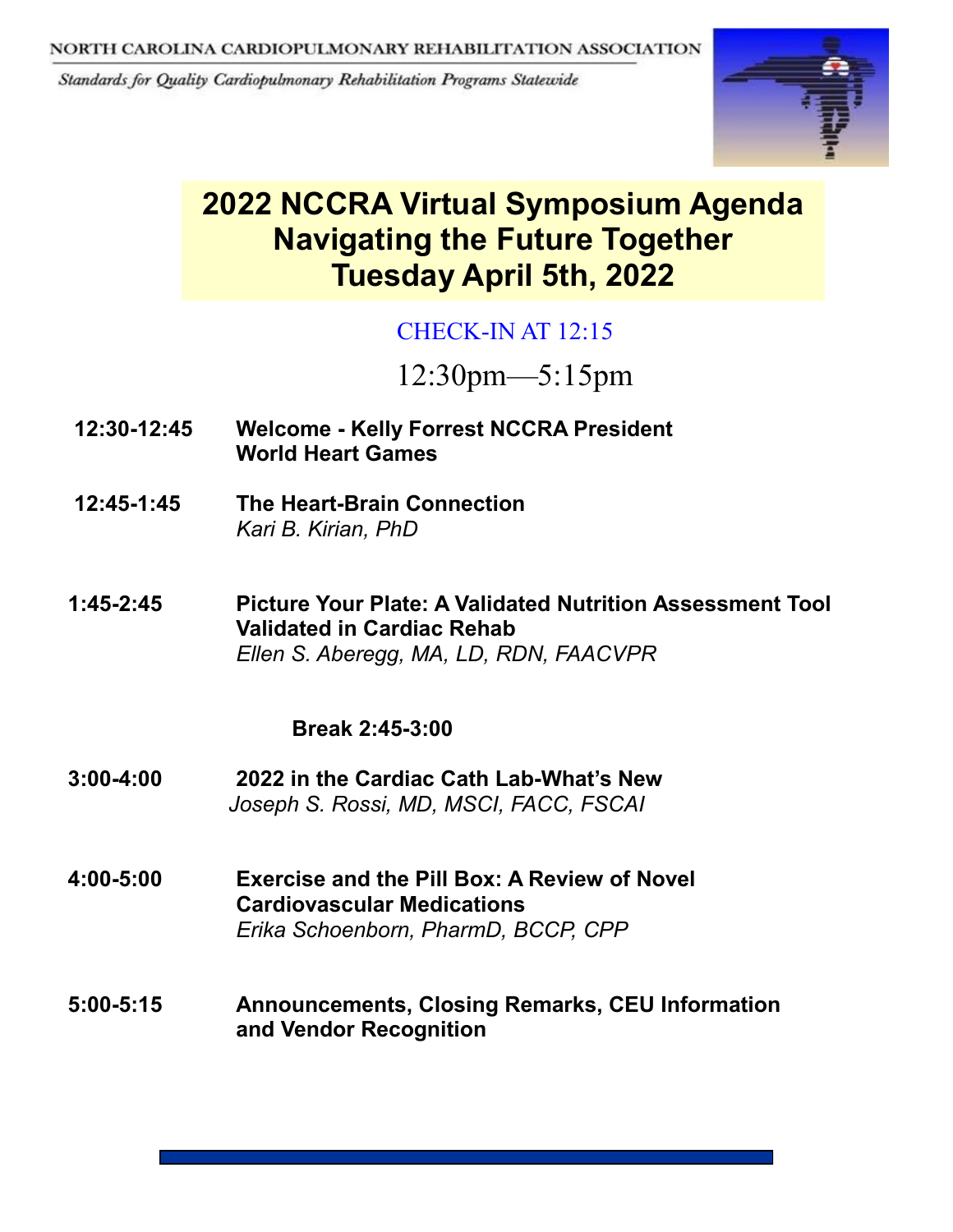#### **NCCRA Membership: Please register online at nccraonline.org (Under membership Registration) Check or PayPal payment required**

**NCCRA Yearly Membership \$50 payable to: NCCRA**  PO Box 6054 Hickory, NC 28603

**You will receive a Discount Code for Symposium Registration via email within 24hrs from bdeboo57@gmail.com**

Membership registration must be completed by March 23rd in order to receive the discount code for the symposium.

*This discount code is a membership benefit . Please do not share with others.*

**Symposium Registration:** Members \$20 per day/\$40 total (Discount code required)  **Non Members \$50 per day/\$100 total**

**Credit/Debit payment required**

**[https://www.easternahec.net/courses](https://www.easternahec.net/courses-and-events/65636)-and-events/6**8076

The link above takes you directly to the Registration page for the Symposium

- Symposium Registration will be done through the EAHEC registration page
- You must create a MyAHEC account or use an existing one if you have it. *(See flowchart)*
- Choose which session or sessions you would like to attend*.*
- *Symposium registration must be completed by noon on March 25th*

**CEU:** Application has been made to AACVPR for up to 8.0 hours of continuing education credit.

**AARC Contact Hours:** Application has been made to the American Association for Respiratory Care for continuing education contact hours.

## Board of Directors

**President Kelly Forrest, RN**

**President-Elect Susanne Bice, RN, BSN, CCRP**

**Immediate Past President Jennifer Simmons, MS, RCEP**

**Mountain Vice President Beth Ann Scott, MS, CEP**

**Piedmont Vice President**

**Coastal Vice President Jeff Soukup, Ph.D ACSM-CEP**

**Executive Director Butch DeBoever, MS**

**Secretary Mary Ann Compton, MA, CEP, CCRP**

**Board Advisors Carl King, EdD, MAACVPR Stacey Greenway, MA, FAACVPR, CCRP**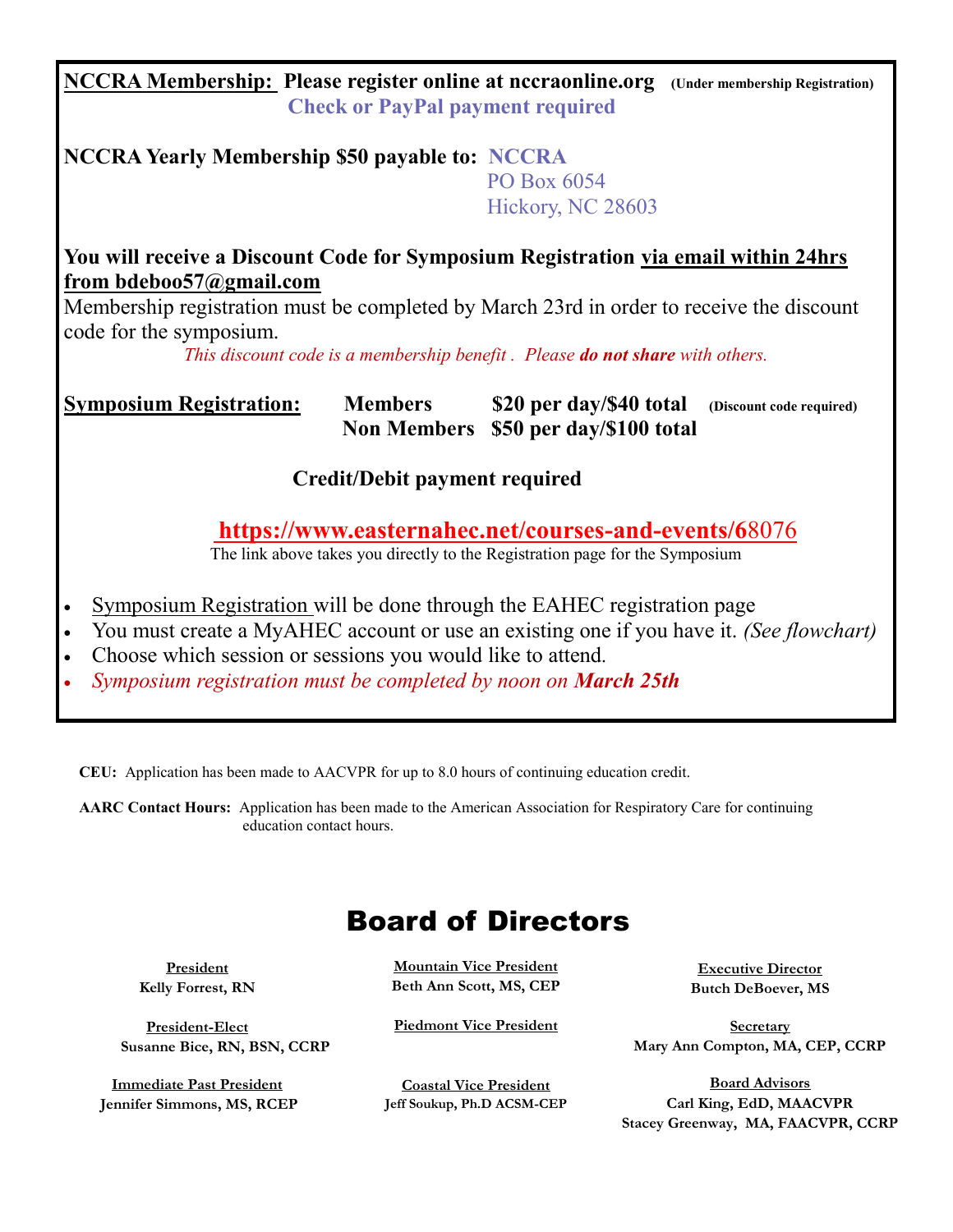## **Thank you to our Sponsors!**

**Platinum Sponsor**



# **Gold Sponsors**





## **Silver Sponsors**

**Thank you to Eastern AHEC for providing the IT expertise to help make this a successful virtual experience.**

**[https://www.easternahec.net/courses](https://www.easternahec.net/courses-and-events/68076)-and-events/68076**

The link above takes you directly to the Registration page for the Symposium